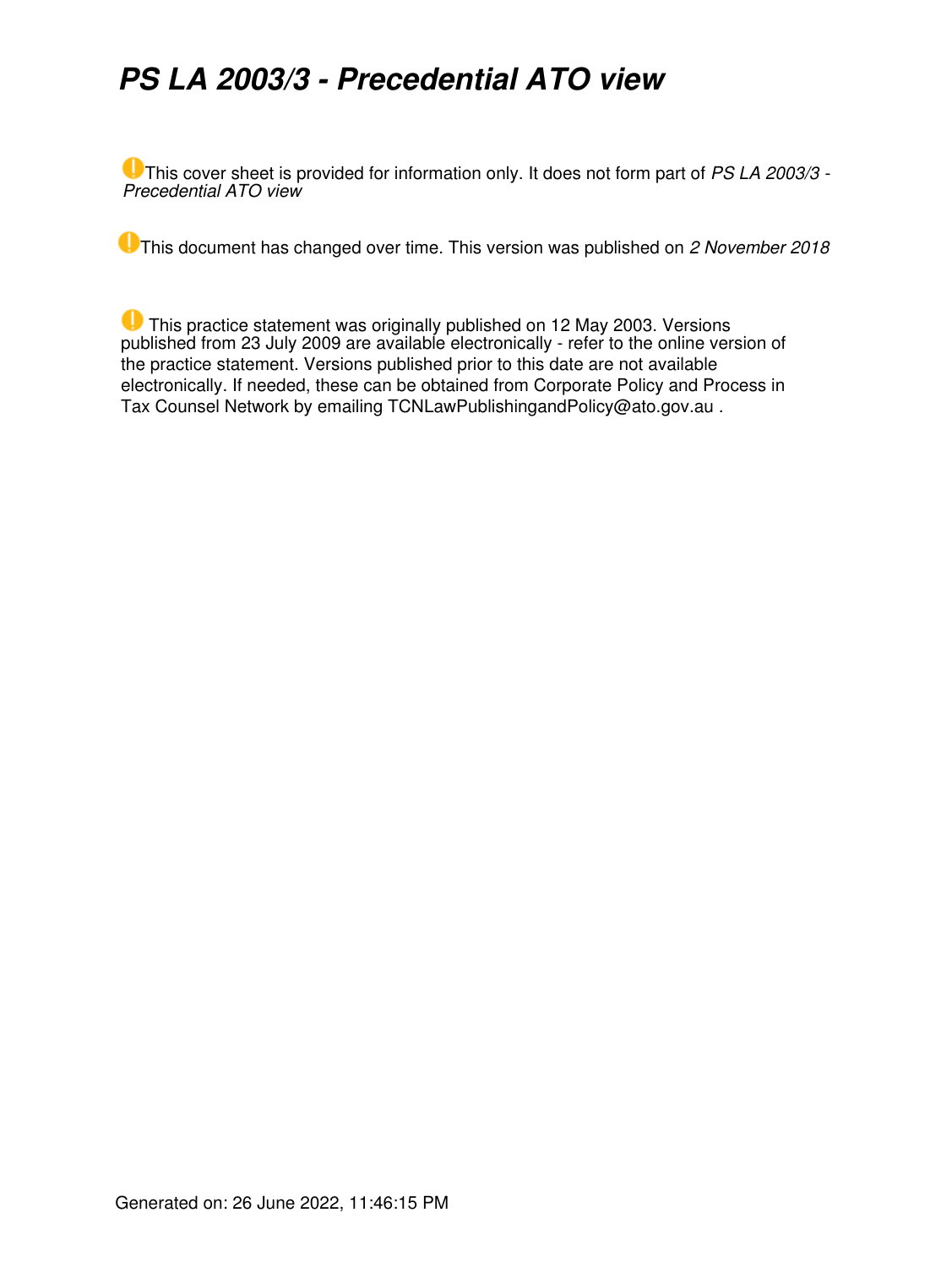

## $\overline{P}$  PS LA 2006/3 PS LA 2003/3 Precedential ATO view

## This Law Administration Practice Statement explains the precedential ATO view system.

*This practice statement is an internal ATO document, and is an instruction to ATO staff.*

*If taxpayers rely on this practice statement, they will be protected from interest and penalties in the following way. If a statement turns out to be incorrect and taxpayers underpay their tax as a result, they will not have to pay a penalty. Nor will they have to pay interest on the underpayment provided they reasonably relied on this practice statement in good faith. However, even if they don't have to pay a penalty or interest, taxpayers will have to pay the correct amount of tax provided the time limits under the law allow it.*

#### **1. What is a precedential ATO view?**

A precedential ATO view is the ATO's documented view about the application of any of the laws administered by the Commissioner<sup>[1](#page-1-0)</sup> in relation to a particular interpretative issue.

#### **2. Why do we have precedential ATO views?**

We have precedential ATO views to ensure that our decisions on interpretative issues are accurate and consistent.

#### **3. What documents set out precedential ATO views?**

Precedential ATO views are set out in the following documents:

- public rulings (including draft public rulings)
- ATO interpretative decisions (ATO IDs)
- decision impact statements
- documents listed in the Schedule of documents containing precedential ATO views.

#### 4. **What do I need to do when making a decision on an interpretative issue?**

If you are making a decision about an interpretative issue<sup>[2](#page-1-1)</sup>, you need to:

search for and identify relevant precedential ATO views

apply the precedential ATO view if you believe the facts of the interpretative issue, and the circumstances outlined in the precedential ATO view document are similar enough that the law will be applied correctly.

ATOlaw and the Legal Database allow you to search across the entire range of precedential ATO view documents.

Before you apply the precedential ATO view, you should consider whether there are circumstances which would make it appropriate to apply that view only on a prospective basis.

If you do not find a precedential ATO view, or you think the application of the precedential ATO view would result in an incorrect decision or unintended outcome, you should seek engagement of appropriate technical officers, using your business line's procedures. In these instances, a new precedential ATO view should be created.

#### 5. **What sorts of decisions do not require the application of a precedential ATO view?**

You do not have to identify and apply a precedential ATO view where the decision you are making is:

• covered by an exercise of the general powers of administration, such as those that are documented in practical compliance guidelines and law administration practice statements

> In some circumstances, we provide taxpayers with practical solutions to complying with the law where there might otherwise be unreasonable administrative problems in doing so. And provided they follow our agreed approaches in

<span id="page-1-0"></span>Includes law governing income tax, indirect taxes, fringe benefits tax, resource rent taxes withholding taxes, superannuation and excise. 

<span id="page-1-2"></span><span id="page-1-1"></span><sup>2</sup> That does not fall within the exceptions set out in section 5 of this practice statement.

<sup>3</sup> See PS LA 2011/27 *Matters the Commissioner considers when determining whether the ATO view of the law should only be applied prospectively*.  $\overline{a}$